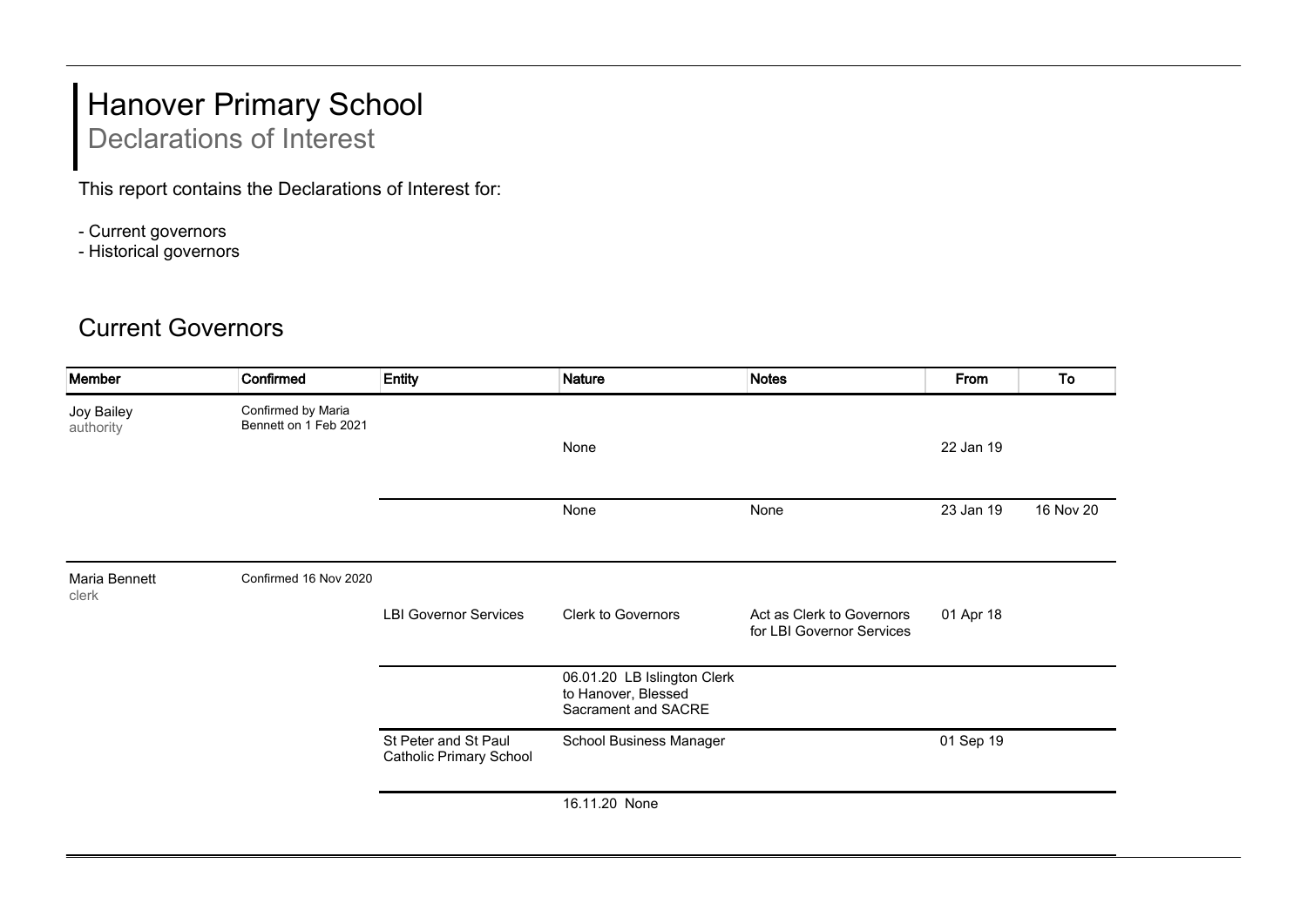| Ella Carpenter<br>parent   | Confirmed by Maria<br>Bennett on 1 Feb 2021 |                 |                                                                                   |                                                                                     |           |           |
|----------------------------|---------------------------------------------|-----------------|-----------------------------------------------------------------------------------|-------------------------------------------------------------------------------------|-----------|-----------|
|                            |                                             |                 | None                                                                              |                                                                                     | 27 Sep 18 |           |
|                            |                                             |                 | None                                                                              |                                                                                     | 28 Sep 19 | 16 Oct 21 |
| Chris Carter<br>co-opted   | Confirmed by Maria<br>Bennett on 1 Feb 2021 |                 | None                                                                              |                                                                                     | 21 Jan 21 | 20 Jan 22 |
| Ms Jane Falcioni<br>parent | Confirmed 2 Feb 2021                        |                 | I work for the Government<br>Legal Department at the<br>Department for Education. |                                                                                     | 27 Sep 18 | 10 Nov 19 |
|                            |                                             |                 | I work for the Government<br>Legal Department at the<br>Department for Education. |                                                                                     | 11 Nov 19 | 22 Nov 20 |
|                            |                                             |                 | None                                                                              |                                                                                     | 23 Nov 20 | 22 Nov 21 |
| Anne Horlait<br>co-opted   | Confirmed 7 Dec 2019                        |                 | None                                                                              |                                                                                     | 02 Nov 20 | 01 Nov 21 |
|                            |                                             |                 | None                                                                              |                                                                                     | 07 Dec 19 | 01 Nov 20 |
| Chris Kenyon<br>parent     | Confirmed 2 Feb 2021                        |                 |                                                                                   |                                                                                     |           |           |
|                            |                                             | The Key Support | Employee - CEO                                                                    | The Key Support supplies<br>policy advice services to<br>primary schools across the | 28 Feb 19 |           |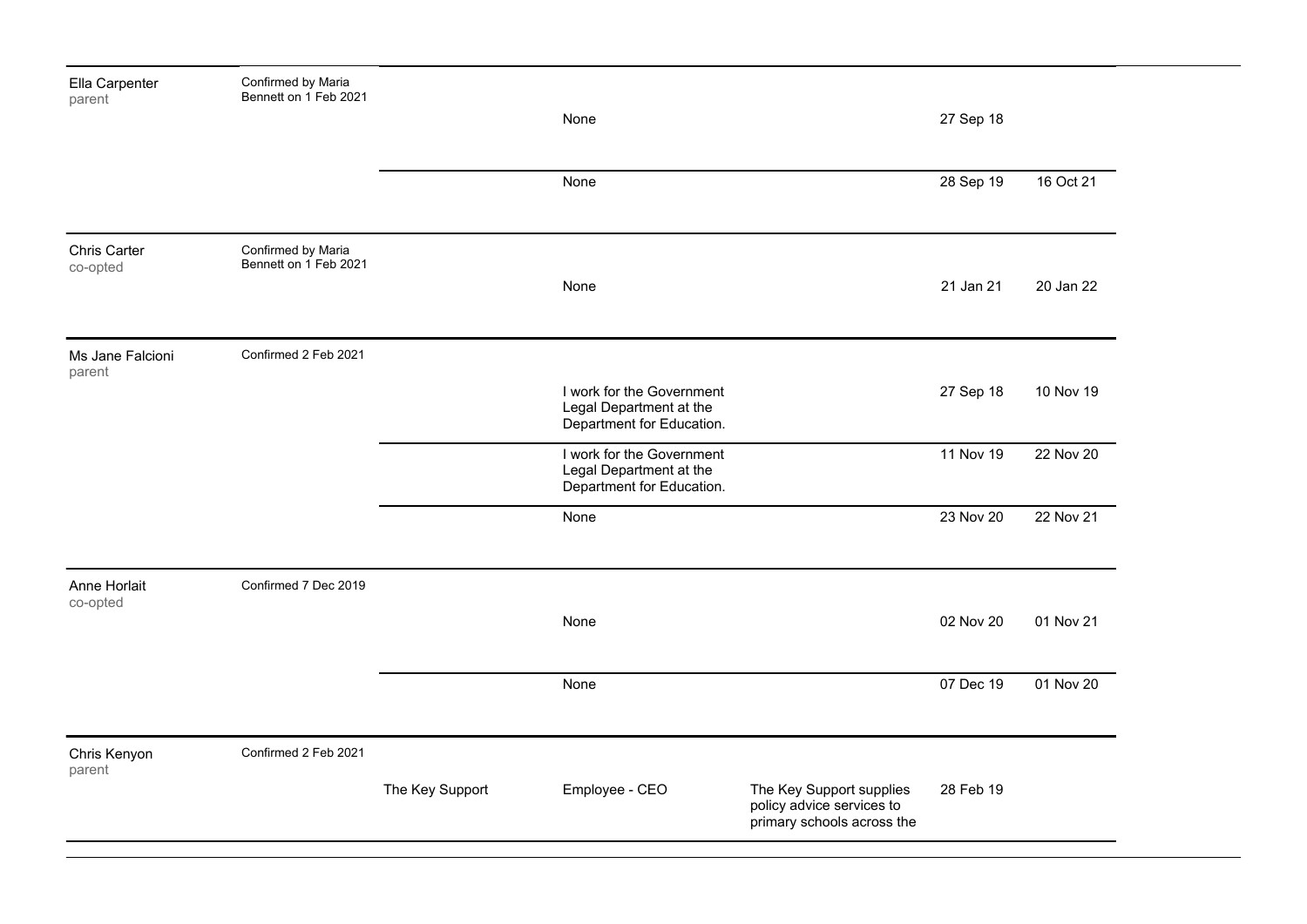| Chris Kenyon<br>parent         | Confirmed 2 Feb 2021 | The Key, GovernorHub                     | CEO                      | The Key supplies advice<br>and tools services to<br>schools & school leaders |           |           |
|--------------------------------|----------------------|------------------------------------------|--------------------------|------------------------------------------------------------------------------|-----------|-----------|
| Marina Kilcoyne<br>other       | Not confirmed        |                                          |                          |                                                                              |           |           |
|                                |                      | None                                     | None                     |                                                                              | 30 Nov 20 | 29 Nov 21 |
| Ms Sofia Magan<br>parent       | Not confirmed        |                                          | None                     |                                                                              | 01 Dec 20 | 10 Nov 21 |
|                                |                      |                                          |                          |                                                                              |           |           |
| Kieran McCullough<br>co-opted  | Not confirmed        |                                          |                          |                                                                              |           |           |
|                                |                      |                                          | None                     |                                                                              | 11 Jan 20 | 10 Jan 21 |
| Rohini Pahl<br>parent          | Confirmed 4 Apr 2019 |                                          |                          |                                                                              |           |           |
|                                |                      | <b>NSPCC</b>                             | Employee                 | I work for NSPCC who<br>provide training and<br>consultancy (safeguarding).  | 27 Sep 18 |           |
|                                |                      | <b>NSPCC</b>                             | Employee                 | I work for NSPCC who<br>provide training and<br>consultancy (safeguarding).  | 30 Sep 20 | 29 Sep 21 |
| Katarzyna Piotrowska<br>parent | Confirmed 5 Jan 2021 |                                          |                          |                                                                              |           |           |
|                                |                      | The Complete Works<br>Independent School | Employee                 | <b>Teacher since November</b><br>2016                                        | 30 Nov 20 | 29 Nov 21 |
| Miss Martha Sanderson<br>staff | Not confirmed        |                                          |                          |                                                                              |           |           |
|                                |                      | $\overline{\phantom{a}}$                 | $\overline{\phantom{a}}$ |                                                                              |           |           |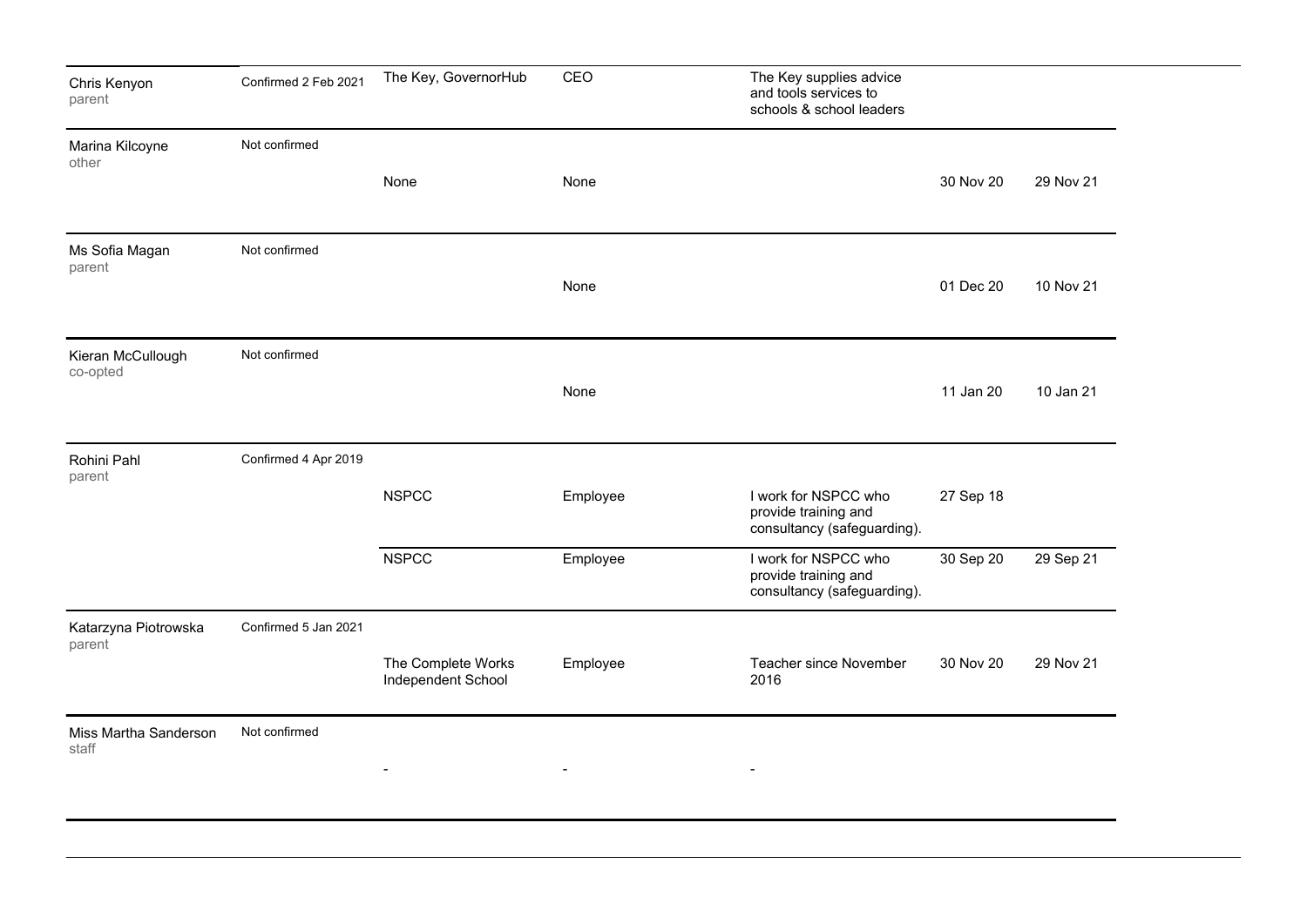| Dr Nick Sharples<br>co-opted | Confirmed 7 Dec 2019                         |                      |                |                                                                          |           |           |
|------------------------------|----------------------------------------------|----------------------|----------------|--------------------------------------------------------------------------|-----------|-----------|
|                              |                                              | Middlesex University | Employee       |                                                                          | 02 Dec 19 |           |
|                              |                                              | Middlesex University | Employee       | Trainee social worker<br>student from Middlesex<br>University at Hanover | 17 Oct 20 | 16 Oct 21 |
| Polly Shields<br>other       | Confirmed 4 Apr 2019                         |                      |                |                                                                          | 24 Jan 19 |           |
|                              |                                              |                      | None           |                                                                          |           |           |
|                              |                                              |                      | None           |                                                                          | 26 Nov 20 | 25 Nov 21 |
| Jack Sloan<br>headteacher    | Confirmed by Maria<br>Bennett on 27 Jun 2019 |                      |                |                                                                          |           |           |
|                              |                                              |                      | None           |                                                                          | 22 Jan 19 |           |
|                              |                                              |                      | None           |                                                                          | 07 Mar 19 |           |
| Ms Tracy Weber<br>co-opted   | Not confirmed                                | $\blacksquare$       | $\blacksquare$ | $\blacksquare$                                                           |           |           |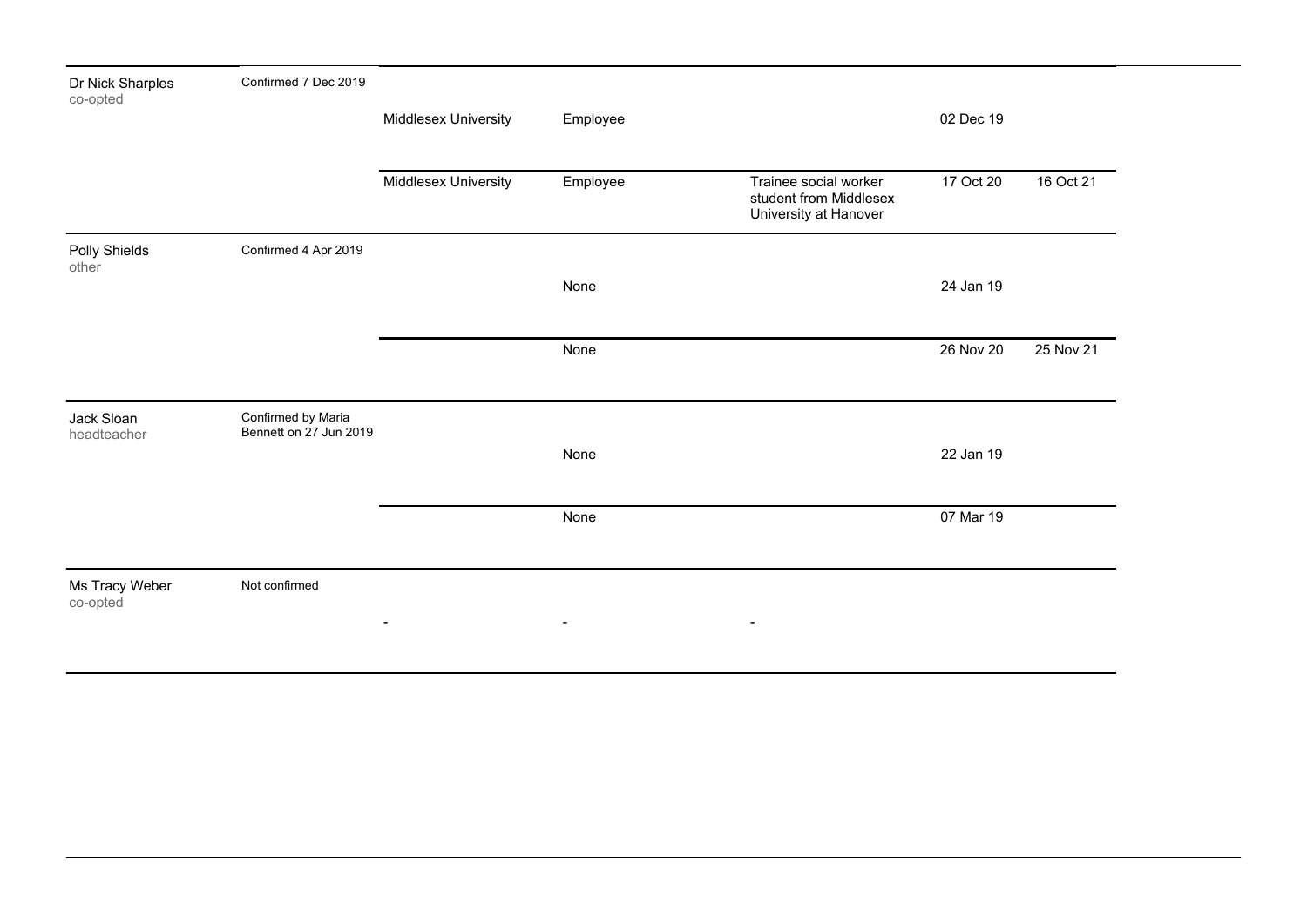## Historical Governors

| Member | <b>Entity</b>          | <b>Nature</b>                   | <b>Notes</b>                                                                         | From        | To          |
|--------|------------------------|---------------------------------|--------------------------------------------------------------------------------------|-------------|-------------|
|        | Jennifer Denton        | None                            |                                                                                      | 27 Sep 2018 |             |
|        | Miss Prue Jamieson     | None                            |                                                                                      |             |             |
|        | Catherine Millward     | Trustee                         | I am a trustee of the Hanover<br>School Association charity<br>that raises money for |             |             |
|        | Luciana O'Flaherty     | 4 May 2016<br>None              |                                                                                      |             |             |
|        | Luciana O'Flaherty     | Employed by Oxford Uni<br>Press | I have been employed since<br>2004 by Oxford University<br>Press. Oxford University  |             |             |
|        | Nieros Oyegun          | $\blacksquare$                  | $\overline{\phantom{a}}$                                                             |             |             |
|        | Nieros Oyegun          |                                 | $\overline{\phantom{a}}$                                                             |             |             |
|        | Nieros Oyegun          | None                            |                                                                                      | 2 Dec 2019  | 16 Oct 2020 |
|        | Nieros Oyegun          | None                            |                                                                                      | 17 Oct 2020 | 1 Jan 2021  |
|        | <b>Gareth Williams</b> | None                            |                                                                                      | 27 Sep 2018 |             |
|        | <b>Gareth Williams</b> | <b>Trustee and Board Member</b> |                                                                                      | 1 Oct 2020  | 30 Sep 2021 |
|        |                        |                                 |                                                                                      |             |             |